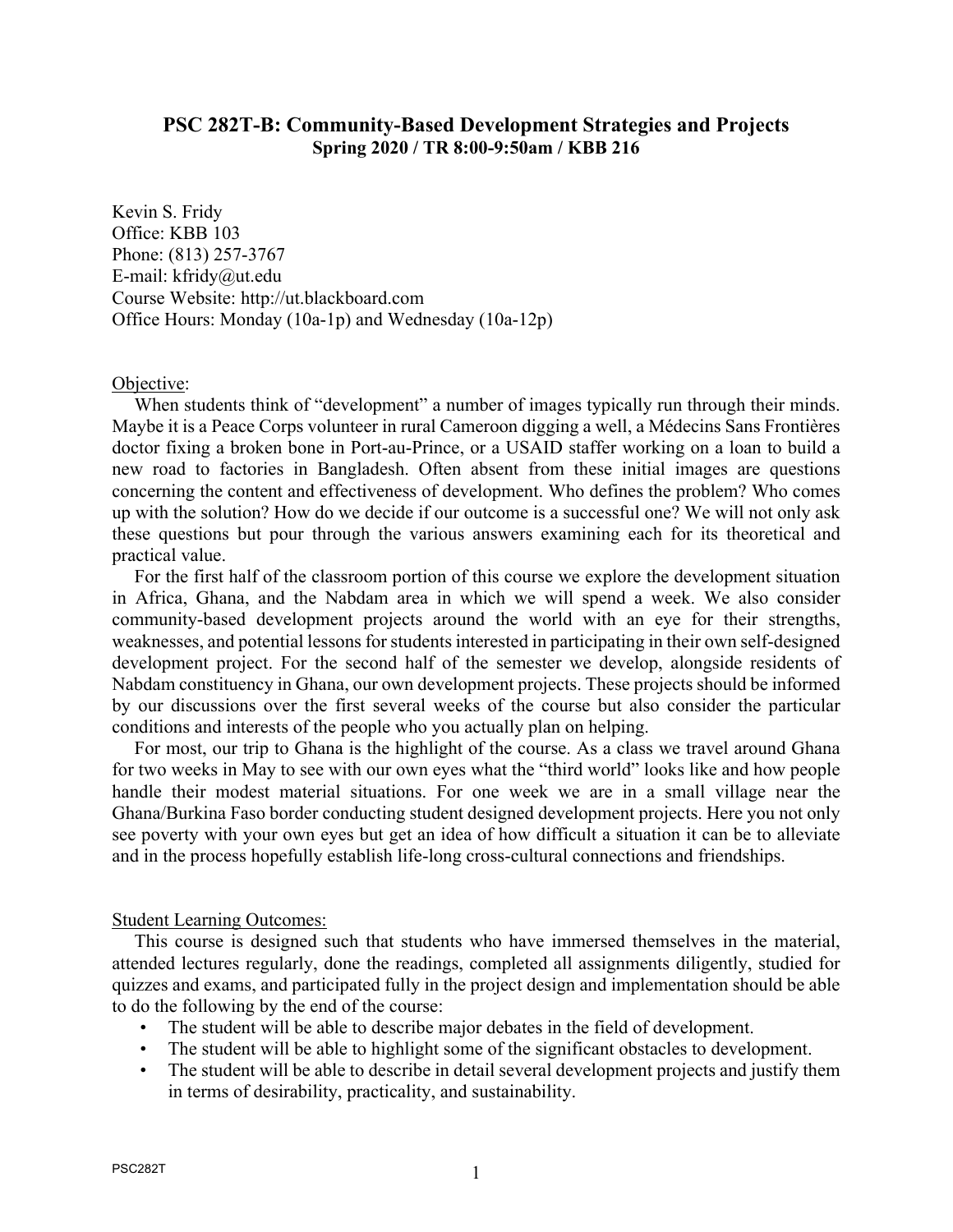### Requirements:

Though it may be altered slightly and/or clarified by professorial edict either in class or via email, consider this syllabus a contract between you and your professor that lists both what you can expect from class and what is expected of you. Check it regularly and bring it to class with your notebook. You are expected to read EVERYTHING assigned on the syllabus, which averages around 50 pages a week. You are also expected to attend EVERY lecture. Visiting me regularly during office hours to discuss issues raised in class, your development project presentation, and your project proposal is a good idea.

You will be evaluated in this class based on your performance in 5 areas. These areas, along with their relative weights, are as follows:

Exam (35%) – Given out in-class on Tuesday 25 February. The exam covers all material from the assigned readings, lectures, discussions, films, and in-class presentations up to that point. If you miss a class over this period, it is your responsibility to get notes from one of your colleagues. The exam includes multiple-choice, matching, and essay questions. There is NO review sheet. Unexcused late exams are penalized at a rate of 10 points per day. If you miss an exam it is YOUR responsibility to contact me as soon as possible to schedule a make-up.

Development Project Presentation (20%) – We read about several community-based development projects. Each of these projects has a unique history, geographical context, and set of strengths and weaknesses. Near the beginning of the course we conduct a random draw to figure out which development project you are responsible for presenting to the class. The date for these presentations is the same day we do the reading for your project. On the date of your presentation you are given 20 minutes to educate the class on the development project for which you are responsible. We want to know the history of your project, its successes and failures, and how it can inform our projects in Nabdam (in terms of desirability, practicality, and sustainability). Though the format of these presentations is largely up to you, expectations for the level of your research are similar to a medium-length seminar paper so plan on doing more than simply reading the text assigned to everyone. Your presentation is followed by a question and discussion period of approximately 10 minutes that you lead. See if you can arrange an in-class phone interview with someone who works for the organization you are reviewing or one that does similar work. Though this is not a requirement it might help you answer some of the more difficult questions and give us greater access to the organization's inner workings. An unexcused absence on the date of your presentation results in ZERO POINTS WITHOUT EXCEPTION. You should bring enough copies of a one-page summary of your presentation to class to distribute to your colleagues to use as an exam review.

Lund Quizzes (10%) – You are responsible for reading Lund's *Local Politics and the Dynamics of Property* in Africa in its entirety. We use this text to explore the Upper East region of Ghana. On days indicated below, you receive a short quiz during the first five minutes of class covering chapters 1-4 and 5-9 respectively. The quizzes are a basic reading check and ask questions anyone who has read the material closely will have a very high likelihood of answering correctly. Unexcused late quizzes must be made up within a week and will only receive half of the available points.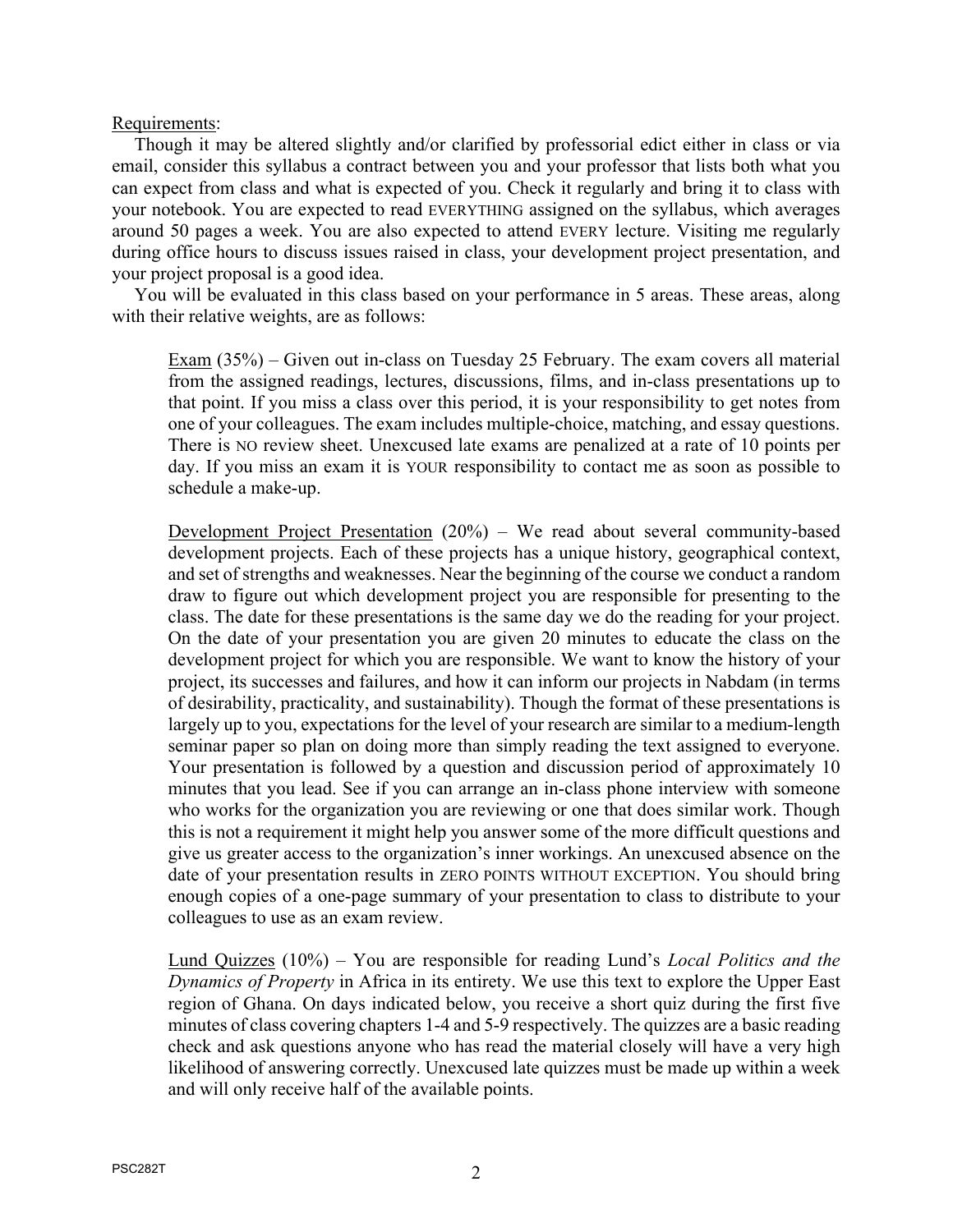Chabal and Daloz Book Review (10%) – Everyone in class reads Chabal and Daloz's *Africa Works* to reinforce the political context in which your personal development projects take place. You are to write an academic book review of the text of NO MORE than 3 pages in length (1 inch margins, TNR 12 point font, single-spaced). You should identify the work's research question, thesis, and succinctly outline how the author's argument progresses from research question to thesis. You should also include a discussion of how the book fits into the literature on community-based development. Your thoughtful and appropriate personal evaluation of the text should work its way into your review. Book reviews are due at the beginning of the class when we cover the text. Unexcused late papers will be penalized 10 points per day.

Project Proposal (25%) – At the end of the semester students should submit a short (5 pages single spaced maximum) project proposal. This proposal defines (I) the problem Nabdams face that you want to help solve; (II) your proposed solution to this problem; (III) a rough timeline of what you expect to do in preparation for your project, during our week in Nabdam, and after; and (IV) a rough budget accounting for the supplies and labor you will need to pull your project off. This proposal should be both concise and thorough. When possible the decisions you have made should be supported by academic and development literature. Unexcused late papers are penalized 10 points per day.

#### Important Due Dates:

Development Project Presentation weeks 4 and 5 Chabal and Daloz Book Review Thursday 20 February Exam Tuesday 25 February Project Proposal Sunday 15 March

Lund Quizzes Thursday 30 January & Tuesday 4 February

#### Required Texts:

**Chabal**, Patrick and Jean-Pascal **Daloz**. 1999. *Africa Works*. Bloomington, IN: Indiana.

**Lund**, Christian. 2008. *Local Politics and the Dynamics of Property in Africa*. New York, NY: Cambridge.

**Moss**, Todd J. 2018. *African Development*, 3rd ed. Boulder, CO: Lynne Rienner.

**()** Article or chapter available through UT Blackboard.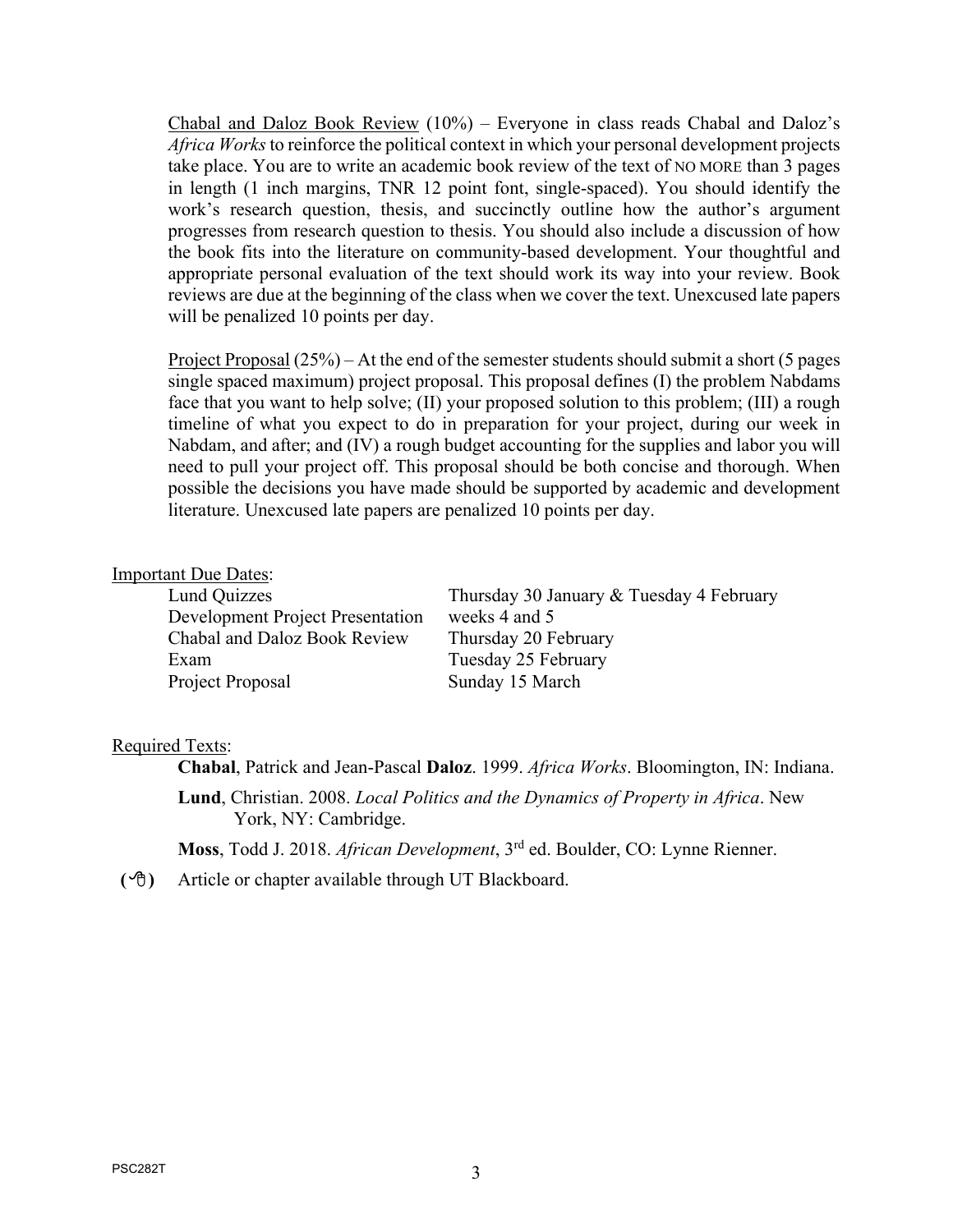# Grading:

The course letter grade will be determined according to the following scale:

| Letter Grade  | <b>Quality Points</b> | Numeric Scale* |
|---------------|-----------------------|----------------|
| A             | 4.0                   | 93-100         |
| AB            | 3.5                   | 88-92          |
| B             | 3.0                   | 83-87          |
| BC            | 2.5                   | 78-82          |
| $\mathcal{C}$ | 2.0                   | 73-77          |
| CD            | 1.5                   | 68-72          |
| D             | 1.0                   | $60 - 67$      |
| F             | $0.0\,$               | Below 60       |

\*I will round up at the .5 and NOT before. For example, if you earn an 87.49 you will receive a B for the class. If you earn an 87.5 you will receive an AB. The only exception to this rule concerns the line between a D and an F. If you make below 60 points, even if it is by the smallest fraction of a point, I will NOT round up.

#### **COURSE SCHEDULE**

The course schedule is subject to change at the professor's sole discretion. Any changes will be announced in class, via email, and/or via Blackboard.

# **Week 1 (January 21 – 24)**

| Tuesday  | Introduction<br>Readings: Syllabus and <sup><math>\Phi</math></sup> Miles, William F.S. 2009. "Bulls, Goats, and Pedagogy: Engaging<br>Students in Overseas Development Aid." <i>PS, Political Science and Politics</i> 42 (1): 181-187. |
|----------|------------------------------------------------------------------------------------------------------------------------------------------------------------------------------------------------------------------------------------------|
| Thursday | The African Context<br>Readings: <i>Moss</i> Chs 1-5                                                                                                                                                                                     |

# **Week 2 (January 27 – 31)**

| Tuesday  | Core Development Questions on the Continent<br>Readings: Moss Chs 6-11                      |
|----------|---------------------------------------------------------------------------------------------|
| Thursday | Ghana's Developmental Situation<br>Readings: <i>Lund</i> Chs 1-4<br>Assignment: Lund Quiz 1 |

# **Week 3 (February 3 – 7)**

| Tuesday  | An Introduction to Ghana's Upper East Region                                                                |  |  |
|----------|-------------------------------------------------------------------------------------------------------------|--|--|
|          | Readings: <i>Lund</i> Chs 5-9                                                                               |  |  |
|          | Assignment: Lund Quiz 2                                                                                     |  |  |
| Thursday | Understanding Your Project Notebooks and Community-Based Development<br>Projects I (Past UT Ghana Projects) |  |  |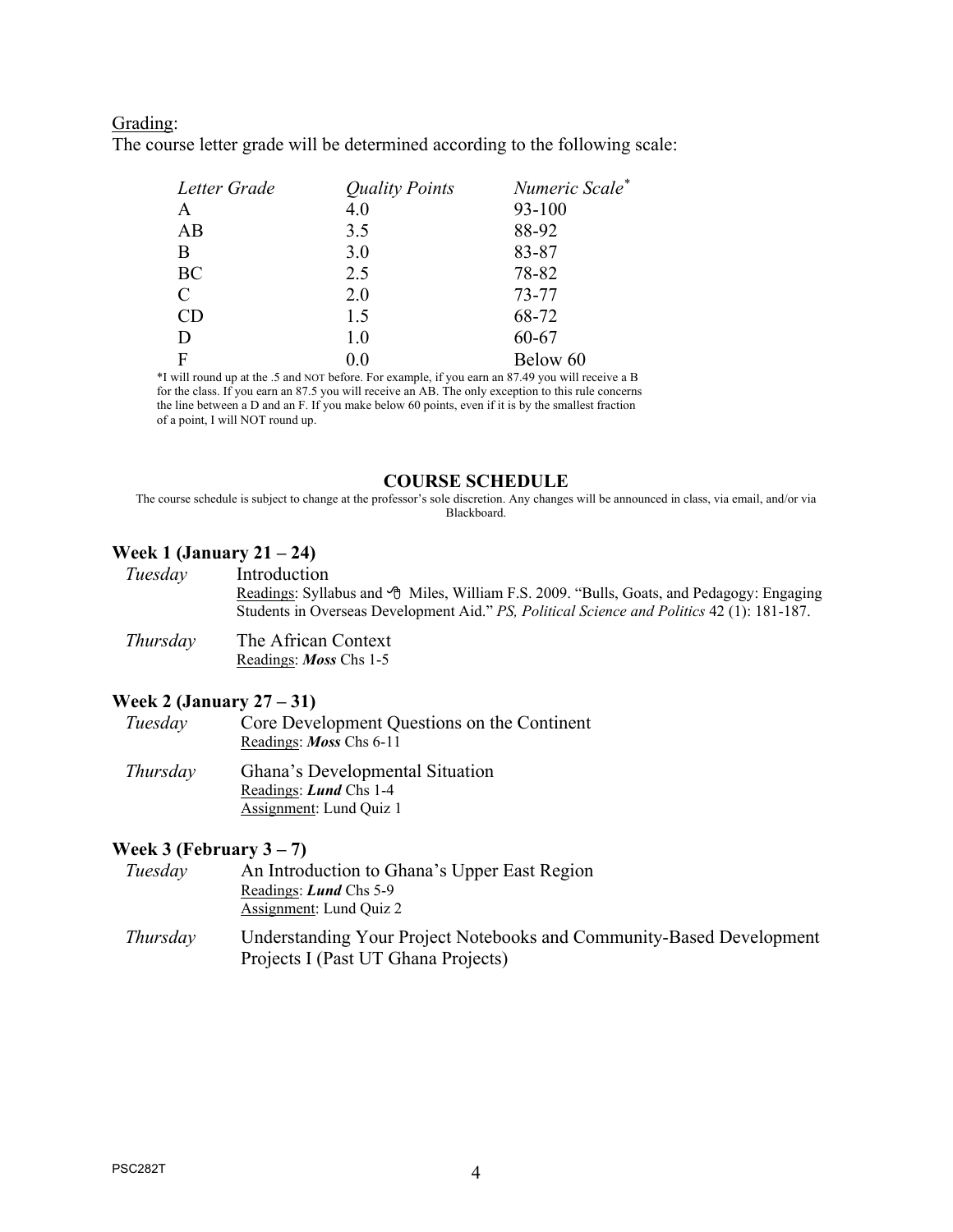## **Week 4 (February 10 - 14)**

 *Tuesday* Community-Based Development Projects I (SHE Project, CGIAR International Potato Center, Partners in Health, Deworm the World Initiative) Readings: <sup>**& SHE Project** [Anderson, Kurt. 2010. "Sanitary Pads For the People." Studio360,</sup> 15 October.]; **CGIAR International Potato Center [**Kinver, Mark. 2016. "Sweet potato Vitamin A research wins World Food Prize." *BBC News*, 13 October.]; **Partners in Health**  Haiti [Kidder, Tracy. 2000. "The Good Doctor." *The New Yorker*. 10 July.]; <sup>4</sup>D Deworm the **World Initiative** [Powers, Shawn. 2012. "Deworming: A Best Buy for Development." *J-PAL Policy Bulletin.* March.].

 *Thursday* Community-Based Development Projects II (Trashy Bags, Heifer International, Spark MicroGrants, No Lean Season) Readings: **Trashy Bags** [Tutton, Mark. 2010. "Ghana bags a handy new way to tackle plastic waste." *CNN*, 1 June.]; **Heifer International** [Kristof, Nicholas. 2008. "The Luckiest Girl." *New York Times*, 3 July.]; **Spark MicroGrants** [Adams, Susan. 2011. "Saving the World on a Shoestring: Spark MicroGrants." *Forbes*, 11 July.]; and  $\Phi$  **No Lean Season** [Aizenman, Nurith. 2017. "Want to Help Someone in a Poor Village? Give Them a Bus Ticket Out." *NPR: Goats and Soda*, 28 December.].

## **Week 5 (February 17 – 21)**

- *Tuesday* Community-Based Development Projects III (Theatre of the Oppressed, Twende, Room to Read, WILD) Readings: **Theatre of the Oppressed** [Robinson, Andrew. 2016. "Augusto Boal: Theatre of the Oppressed." *Ceasefire Magazine*, 29 March.]; and **Twende** [Crellin, Olivia. 2018. "The African invention school inspired by bike parts." *BBC News*, 24 July.]; **Room to Read** [Alexander, Jenny and Jenny Perlman Robinson. 2015. "Getting Millions to Learn: How Room to Read takes a local approach to teaching and learning literacy skills." *Brookings*, 2 April.]; **WILD** [Vidyasagar, Aparna. 2019. "For Disability Activists, 3 Weeks in Oregon Is A Game Changer." *NPR: Goats and Soda*, 13 August.].  *Thursday* Africa Works, but not how you expect it to work (We'll spend the first half of
- class discussing the book and the second half speaking with alumni of the program) Readings: *Chabal* and *Daloz*

## **Week 6 (February 24 – 28)**

| Tuesdav | <b>EXAM</b> |
|---------|-------------|
|---------|-------------|

 *Thursday* Brainstorming Community-Based Development Project Ideas Assignment: Come to class with at least a rough written idea of the topic of your project.

## **Week 7 (March 2 – 6)**

- *Tuesday* Project Discussions
- *Thursday* Project Discussions

#### **Week 8 (March 9 – 13)**

- *Tuesday* Project Discussions
- *Thursday* Project Discussions

#### **\*\*\* PROJECT PROPOSAL due 15 March \*\*\***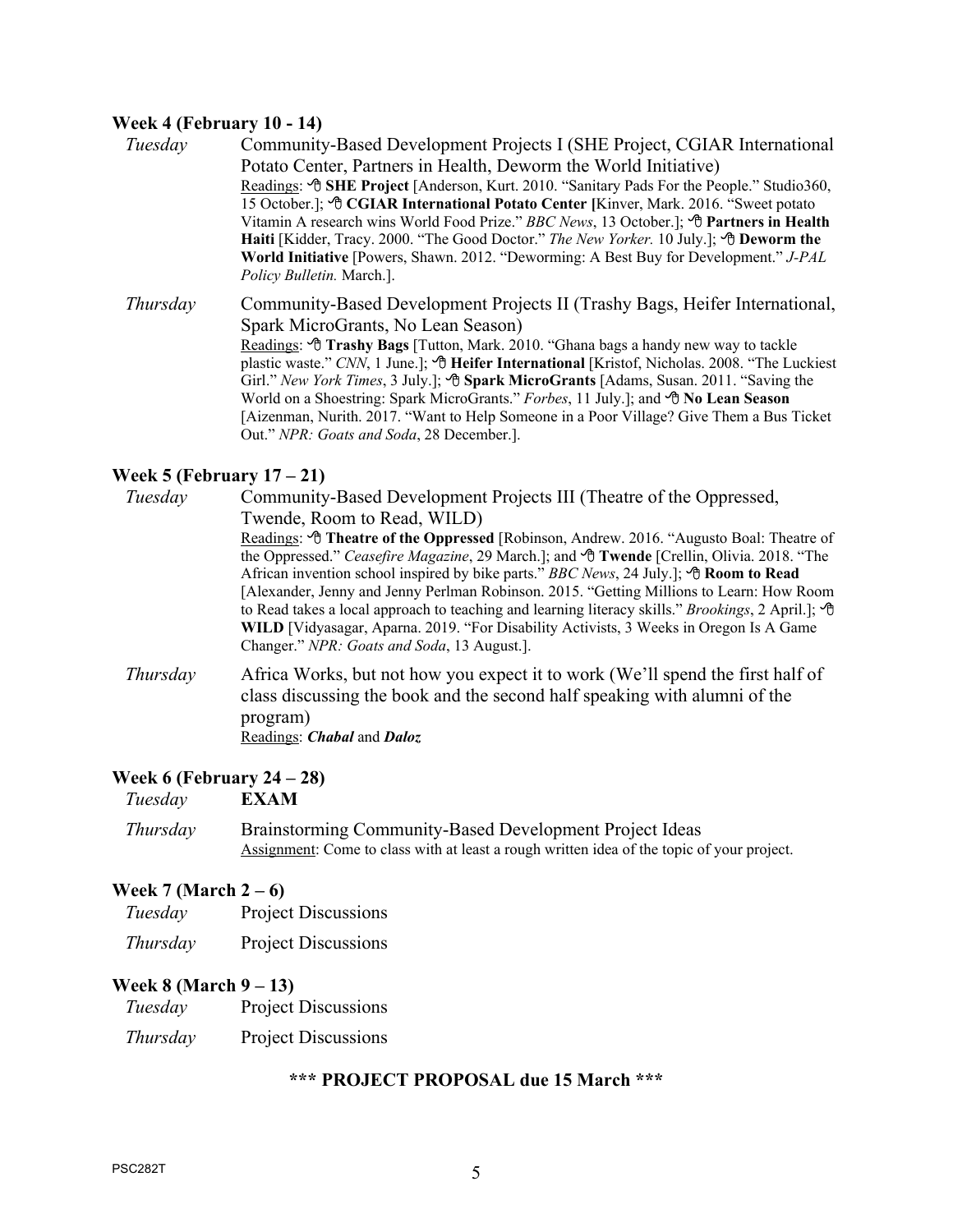General Classroom Information:

These are a few things every student should know.

Emergency Conditions - In case of any adverse condition or situation which could interrupt the schedule of classes, each student is asked to access www.ut.edu for information about the status of the campus and class meetings. In addition, please refer to Blackboard for announcements and other important information. You are responsible for accessing this information.

Special Needs - If there is a student who requires accommodations because of any disability, please go to the Academic Success Center in North Walker Hall for information regarding registering as a student with a disability. You may also call (813) 257-5757 or email disability.services@ut.edu. Please feel free to discuss this issue with me, in private, if you need more information.

 $\frac{\text{Classification Policy}}{\text{Polve}}$  – Every student has the right to a comfortable learning environment where the open and honest exchange of ideas may freely occur. Each student is expected to do his or her part to ensure that the classroom (and anywhere else the class may meet) remains conducive to learning. This includes respectful and courteous treatment of all in the classroom. According to the terms of the University of Tampa Disruption Policy, the professor will take immediate action when inappropriate behavior occurs.

Audio and Video Recording – There is a boatload of research suggesting students learn more during lectures when they take notes the old fashioned way with paper and a pen or pencil. Even if you do not buy this evidence or consider yourself an outlier, electronic devises prove distracting to your neighbors and may have a stifling impact on conversation if your peers suspect they are being recorded on such a device. Unless you are given permission by the instructor in writing prior, you may NOT record video or audio of lectures or discussions. Violating this policy will result in your removal from class.

Mental Health Counseling – College can be a stressful time in a young person's life. The American Psychiatric Association published a recent study of college students observed over the course of a single academic year. Over 60% of students reported feeling things were hopeless one or more times, almost 40% of the men and 50% of the women reported feeling so depressed that they had difficulty functioning one or more times, and 10% of the students reported seriously considering attempting suicide at least one time. If at some point during your time at UT you begin to feel depressed or out of control for any reason you should realize that you are not alone and there is help available to you. Your professors are happy to counsel you on the problems you are having coping with academic life, but there are dedicated mental health counselors available to you through UT's Health and Counseling Center located at 111 North Brevard Ave. (behind Austin Hall) who you may feel more comfortable disclosing certain types of non-academic problems to. The time to deal with mental health issues is when they arise and not after your grade has deteriorated. Their email is  $\frac{healtheenter@ut.edu}{du}$  and their phone numbers are 813-253-6250 (during business hours) and 813-257-7777 (outside of business hours for emergencies).

Title IX Statement - Sexual violence includes nonconsensual sexual contact and nonconsensual sexual intercourse (which is any type of sexual contact without your explicit consent, including rape), dating violence, sexual harassment, sexual exploitation, domestic violence, and stalking. You may reach out for confidential help or report an incident for investigation. If you choose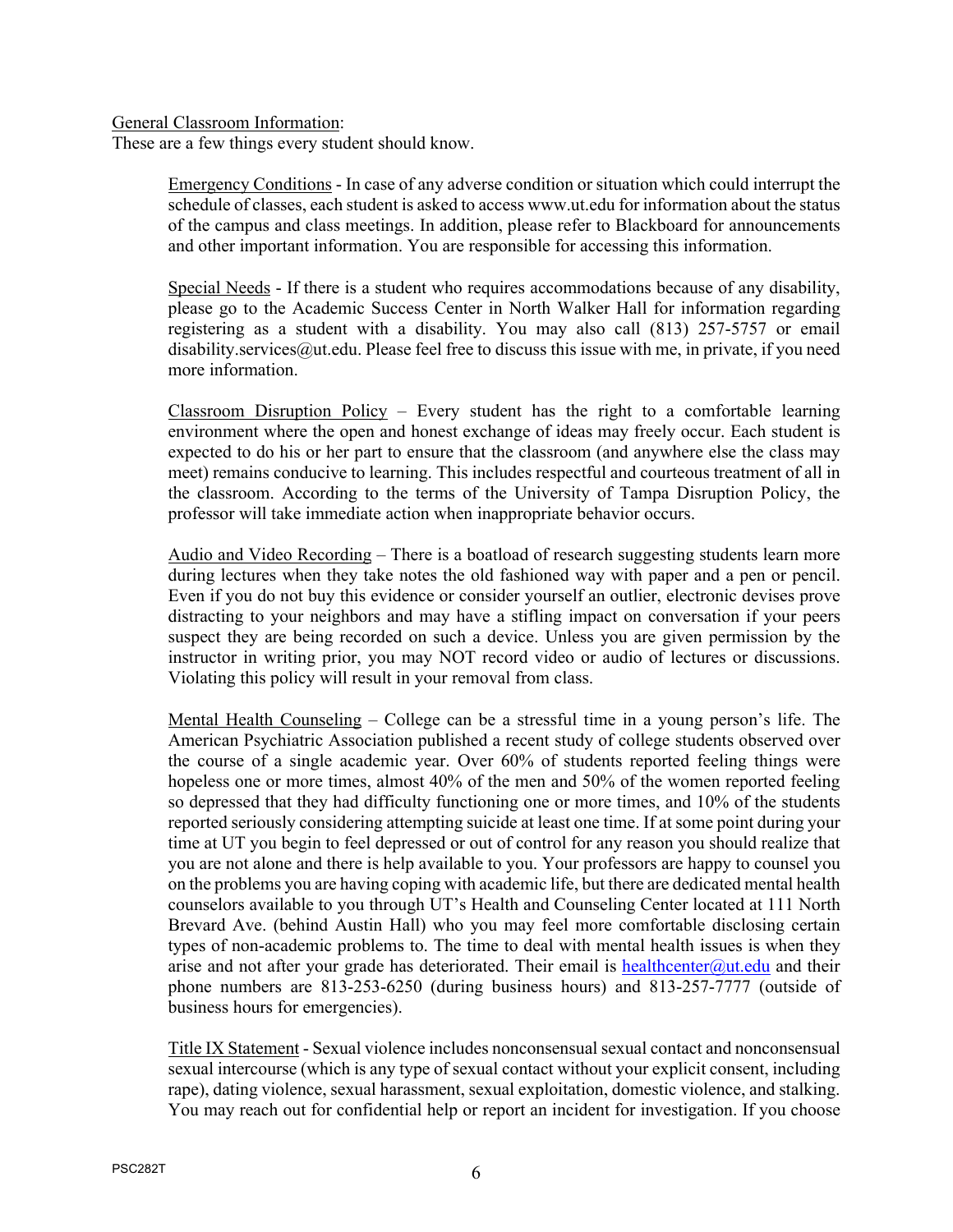to write or speak about an incident of sexual violence and disclose that this violence occurred while you were a UT student, the instructor is obligated to report the incident to the Title IX Deputy Coordinator for Students. The purpose of this report is to provide a safe and nondiscriminatory environment for all students. The Deputy Coordinator or his or her designee will contact you to let you know about the resources, accommodations, and support services at UT and possibilities for holding the perpetrator accountable. If you do not want the Title IX Coordinator notified, instead of disclosing this information to your instructor, you can speak confidentially with the following individuals: - The Victim's Advocacy Hotline 813.257.3900; Dickey Health & Wellness Center (wellness@ut.edu) 813.257.1877; Health and Counseling Center (healthcenter@ut.edu) 813.253.6250. They can connect you with support services and discuss options for holding the perpetrator accountable.

Academic Assistance – The Academic Success Center (academicsuccess $@ut$ edu) in North Walker Hall offers free peer tutoring, credited academic skills courses, national testing services, and services for students with disabilities. The Saunders Writing Center (323 Plant Hall, x6244) aids students with their writing projects. The Public Speaking Center (KBB 200, speakingcenter@ut.edu) offers students help with presentations. You pay for these services through your tuition and there is no shame in using them if you need help with your course work. I am more than happy to discuss any academic issues you might have during office hours but if I think one of these services can help you be more successful I will not hesitate to recommend it.

Academic Integrity – Cheating, plagiarism, copying and any other behavior that is contrary to University standards of behavior will not be tolerated. Students caught violating any aspect of the University of Tampa's Academic Integrity Policy will be penalized in all cases. Penalty ranges from "0" on an assignment to "F" for the course without regard to a student's accumulated points. Students may also face expulsion. It is the student's responsibility to become familiar with the policies of the university regarding academic integrity and to avoid violating such policies. Policy information is found at: http://ut.smartcatalogiq.com/en/current/catalog/Academic-Policies-and-Procedures/Academic-Integrity-Policy

Class Rules, Etiquette, and Advice:

I like my job a lot. There are few things I can imagine doing more satisfying than providing inquisitive minds with an atmosphere conducive to thinking more critically about their own assumptions and the world in which we live. The image of students leaving my classroom just a bit more prepared to make their society better is sustaining. Following is a list of things you can do to help me maintain this image as well as some things you can do to reveal it as a mirage. Doing more of the former and less of the latter will make me happy whereas the converse will make me sad!

DO read the assigned texts – The amount and content of the reading assignments are well within the realm of reasonable for a class at this level. I have looked at syllabi from many different institutions of higher learning to come confidently to this conclusion. Do the assigned readings before each class and you will get the most out of the lectures. Though there are some things covered in the assigned readings that will not be covered in lecture, and vice versa, the lectures and readings build off each other. I will not hesitate to pull exam questions from readings not covered in class and from lectures not covered in the readings.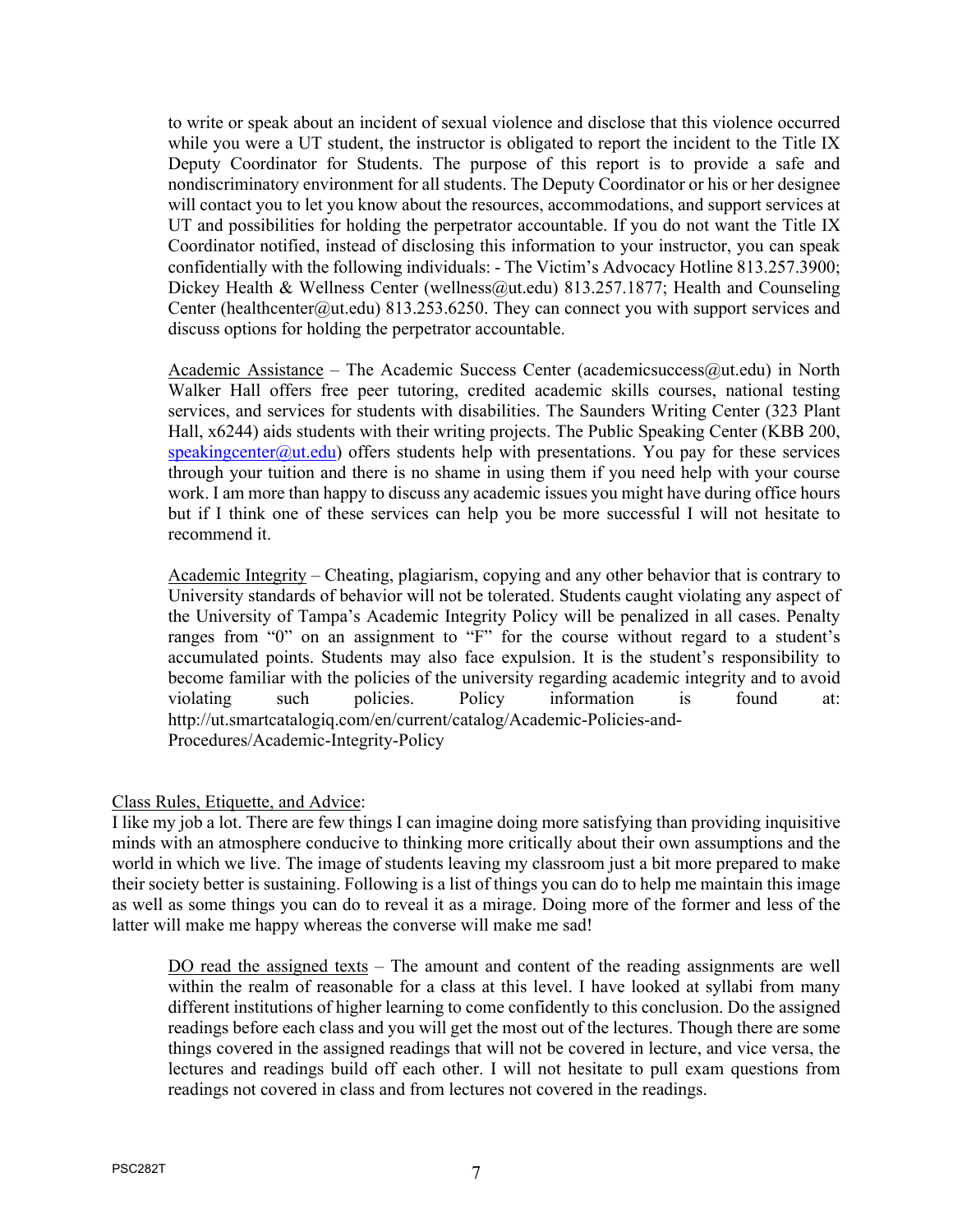DO engage in class discussions in an intelligent way – There will be lots of opportunities for you to contribute to conversations in the classroom. Most of my lectures have a built in component for student input because I think it is important that you not only read and hear the information, but have to reconstitute and challenge it. I am also delighted to entertain questions when you have them and follow tangents that you would like to explore. Class periods when students are engaged and contributing seem to go by much faster than class periods when students are checked out. Students who regularly contribute to the classroom conversation do significantly better than students who do not on exams. So pretend the information we are covering is really interesting and jump at the opportunity to challenge the material. After a while you will find that you do not have to pretend any more. If you are shy this is good practice for you. Use the class to build your confidence and public speaking skills. If you are worried about your peers' impressions of you forget about it. Those who value education will find your contributions useful and those who roll their eyes are dull and uninteresting.

DO visit me during office hours – If you have a question about something we covered in class, need feedback on an assignment, want to discuss something you discovered outside of class that you think connects to course content in an interesting way, or just want to chat FEEL FREE to drop by my office during office hours. I keep five hours per week and these hours are for you. You are not pestering me or taking me away from something more important. It is nice to talk with students outside of our regular classroom setting.

DO NOT send me an email unless it's absolutely necessary – With several classes and nearly 100 students a semester emails can become burdensome. While I know email seems convenient from the student point of view because it is more instantly gratifying and relatively labor free, I have found the method of communication a poor way to convey the complex concepts we deal with in class and for general points of inquiry it is inefficient as emails regularly get lost in my Inbox. So how can you decide if an email must be sent to me? I would encourage you to ask yourself the following three questions:

- 1) Can I find the answer on the syllabus, in a text, or online?
- 2) Is it something one of my colleagues in class can answer?
- 3) Can it wait until next class or office hours?

If you answer any of these questions in the affirmative, PLEASE fight against the temptation to hit send. If you answer all of the questions in the negative, feel free to send the email. Make sure, however, to send it form your  $@$  spartans.ut.edu email account and keep in mind that I only check email during office hours. Also if you submit an assignment by email I will NOT grade it. Most assignments I have submitted via Blackboard/Turnitin and for those few which require hardcopies there is a drop box on the outside of my office door.

DO NOT ask if it is on the exam – I do not give out study guides. This is a university class and when I attended university ages ago study guides, like the iPod and indoor plumbing, were not yet invented. This experience taught me that learning things the readings and lectures cover that are not on the exam can be just as important and enlightening as learning things that will appear on the exam. Anything in the readings or lectures is fair game for an exam. Things covered in both readings and lectures, which I post online in the form of Powerpoint slides, are slightly more likely to show up on the exam.

DO NOT ask for extra credit – Rarely I give out extra credit opportunities. When I do, the opportunity is initiated by me and open to all students in class. I have never given an extra credit assignment to a student who initiated the request. Giving out extra credit opportunities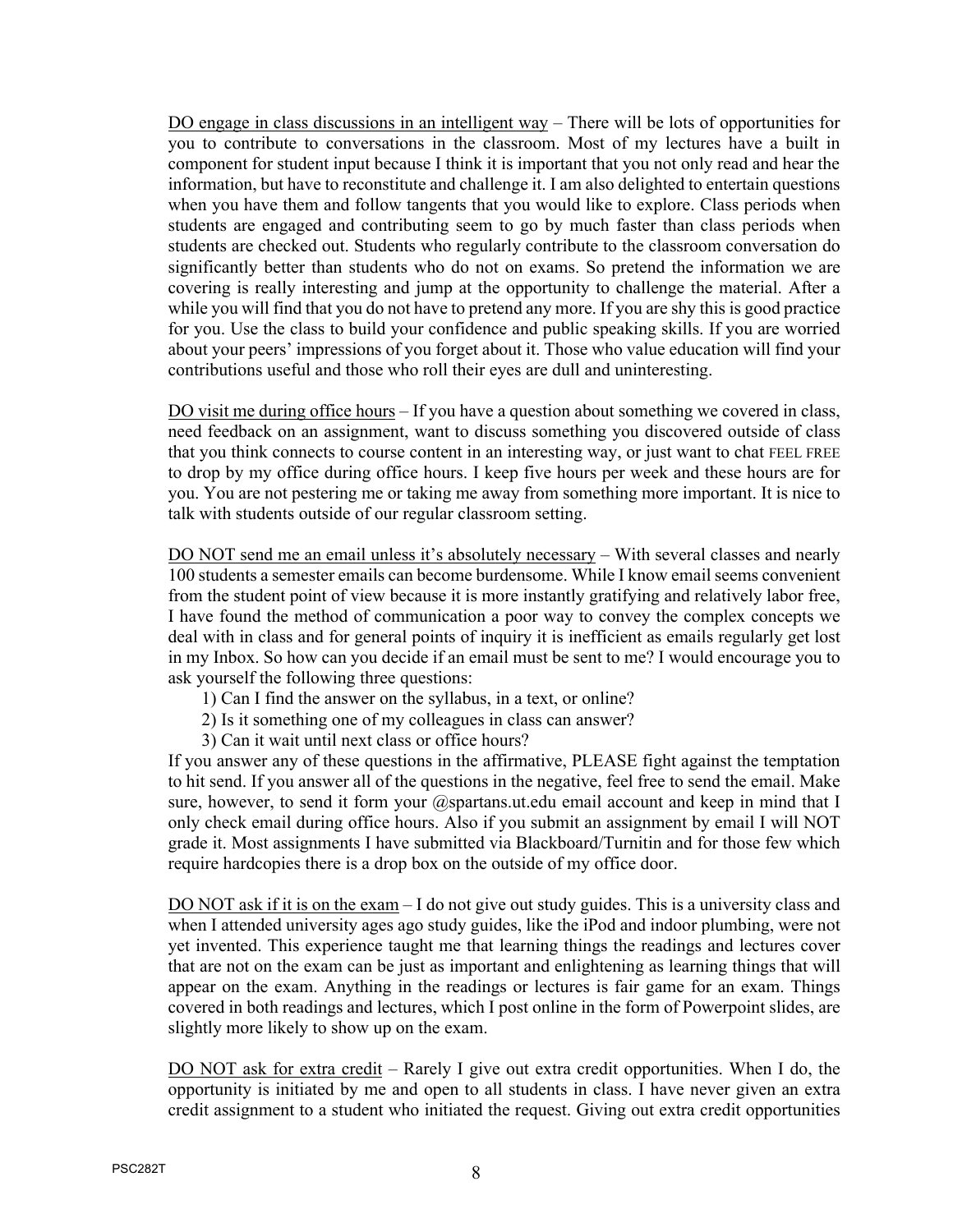to select students makes grades for my courses unreliable measures of student success and your goal should be to master the material assigned on the syllabus.

DO understand what your grade represents – I assume every student who enters my class wants to take away a greater understanding of the world and that the grade (s)he receives is but a formal, and somewhat abstract and imprecise, reflection of the knowledge (s)he has gained. The average student in my courses typically earns a low B  $(3.0)$  or a high C  $(2.0)$ . This grade represents both effort and skill so students that put in more effort than average and/or are more skilled than average will do better than this, whereas students who put in less effort than average and/or are less skilled will do worse. It is not easy to earn an A in my course and few will. On the other hand it is even more difficult to earn an F in my course but a few students every semester put in nearly no effort and/or do not have the skills necessary for a college-level course in Political Science. I have given failing marks to students who I think are wonderful people and given A grades to students who I would rather never see again. Grades are not personal statements on your character, they are a professional opinion of the work you submit.

DO learn how to question grades respectfully – I do my best to communicate expectations and make sure my comments on graded assignments pinpoint areas where you did well and areas where you needed to put in some more work. There will, however, occasionally be questions about the grade you receive. I will NOT change a grade or let you resubmit an assignment simply because you want a better grade. If, however, you think I have made a mistake I will consider changing a grade only after the following conditions have been met: 1) You must wait at least 24 hours but no more than ten days after receiving your graded assignment to file a complaint. 2) You must submit in writing (*typed* and *printed* out) a detailed explanation of why you think you deserve a different grade. I will review your submission and give you my final decision within a week of receipt at which time I will consider the "negotiation" complete and any further appeals on the issue will be directed to the department chair. Challenges that resemble "I'm an A student so there is no way this paper is a B," "I was making a good argument it just did not come across in my paper," "I was having a bad day can you cut me some slack," or "I need to pass this class to graduate" will be summarily dismissed as they do not speak to the quality of the work.

DO know the university policy on "excused" absences – I do not take roll so the only time you need an excused absence is when there is an assignment due. The UT catalog has a detailed section on excused absences. It falls under the heading "Class Attendance and Participation" in the Academic Policies and Procedures section. There are no excuses for late written assignments. You know about them well in advance and a last minute illness or death in the family should not affect your ability to turn in the assignment or have a colleague do so on your behalf. Excuses for missed exams or presentations are granted following university procedures. The best way to be granted an excused absence is with prior approval. If you will miss an exam or presentation due to a previously scheduled event, let me know at least two weeks in advance and you will almost always be allowed an early exam or presentation. In the event that prior approval is not possible, you must provide acceptable documentation detailing the reasons for your excuse as soon as possible. Be thorough with this documentation as the burden of proving an absence is excusable falls on the student. For each assignment listed in this syllabus there is a detailed policy regarding late penalties. Many of these policies grant an exception for "excused" absences. Whether an absence is "excused" or not is up to the discretion of your professor based on the guidelines outlined above.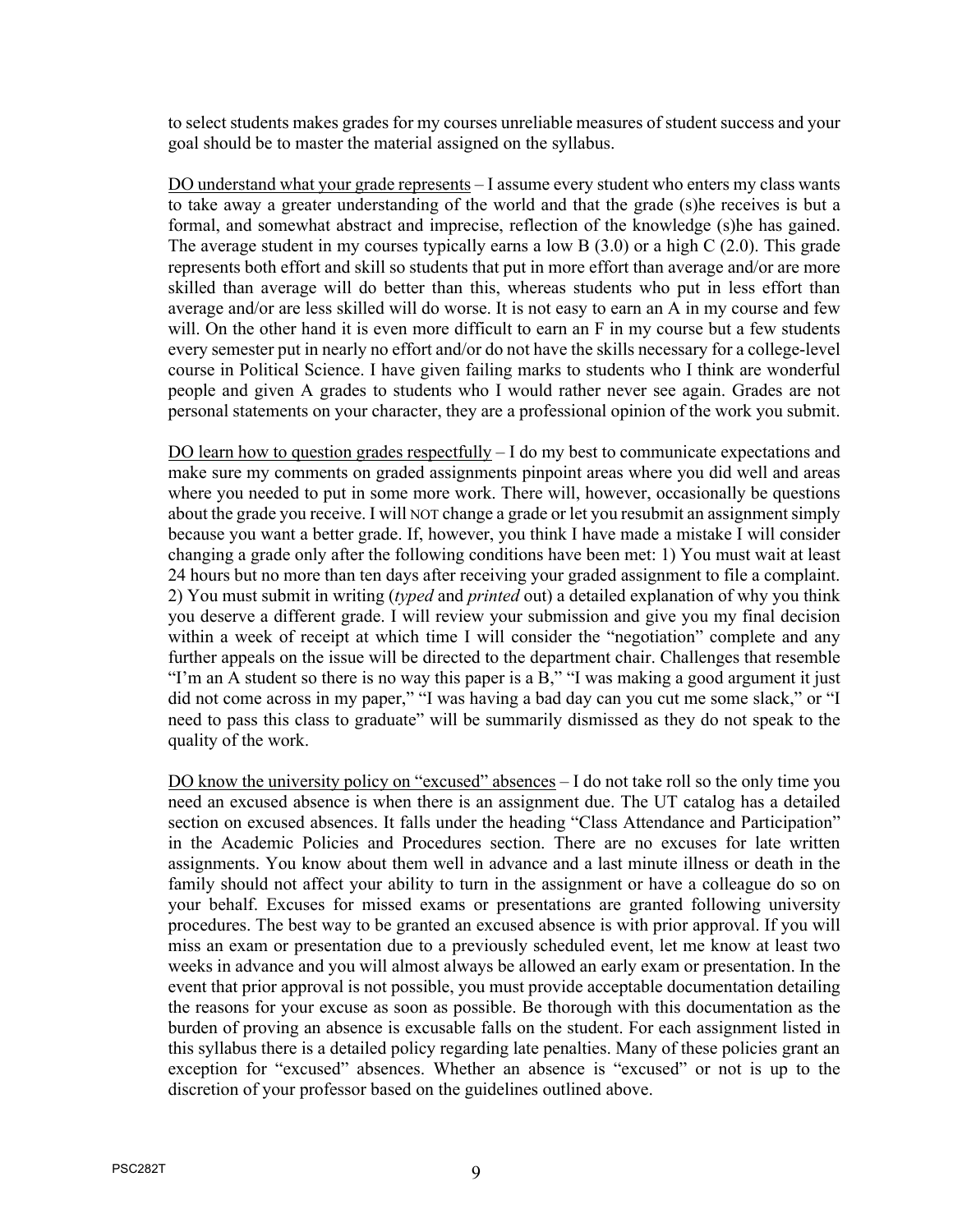## **PSC282A: Community-Based Development Strategies and Projects - Travel to Ghana 2 Credits / Summer 2020**

Kevin S. Fridy Office: KBB 103 Phone: (813) 257-3767 E-mail: kfridy@ut.edu Course Website: http://ut.blackboard.com

#### Objective:

When students think of "development" a number of images typically run through their minds. Maybe it is a Peace Corps volunteer in rural Cameroon digging a well, a Médecins Sans Frontières doctor fixing a broken bone in Port-au-Prince, or a USAID staffer working on a loan to build a new road to factories in Bangladesh. Often times absent from these initial images are questions concerning the content and effectiveness of development. Who defines the problem? Who comes up with the solution? How do we decide if our outcome is a successful one? We will not only ask these questions but pour through the various answers examining each for its theoretical and practical value.

For most, our trip to Ghana is the highlight of the course. As a class we travel around Ghana for two weeks in May to see with our own eyes what the "developing world" looks like and how people handle their modest material situations. For one week we are in a small village near the Ghana/Burkina Faso border conducting student designed development projects. Here you not only see poverty with your own eyes but get an idea of how difficult a situation it can be to alleviate and in the process hopefully establish life-long cross-cultural connections and friendships.

#### Student Learning Outcomes:

This course is designed such that students who have immersed themselves in the material, attended lectures regularly, done the readings, completed all assignments diligently, studied for quizzes and exams, and participated fully in the project design and implementation should be able to do the following by the end of the course:

- The student will be able to describe in detail his/her development project and justify it in terms of desirability, practicality, and sustainability.
- The student will be able to identify major obstacles to community-based development projects.
- The student will be able to do a rudimentary evaluation of a development project.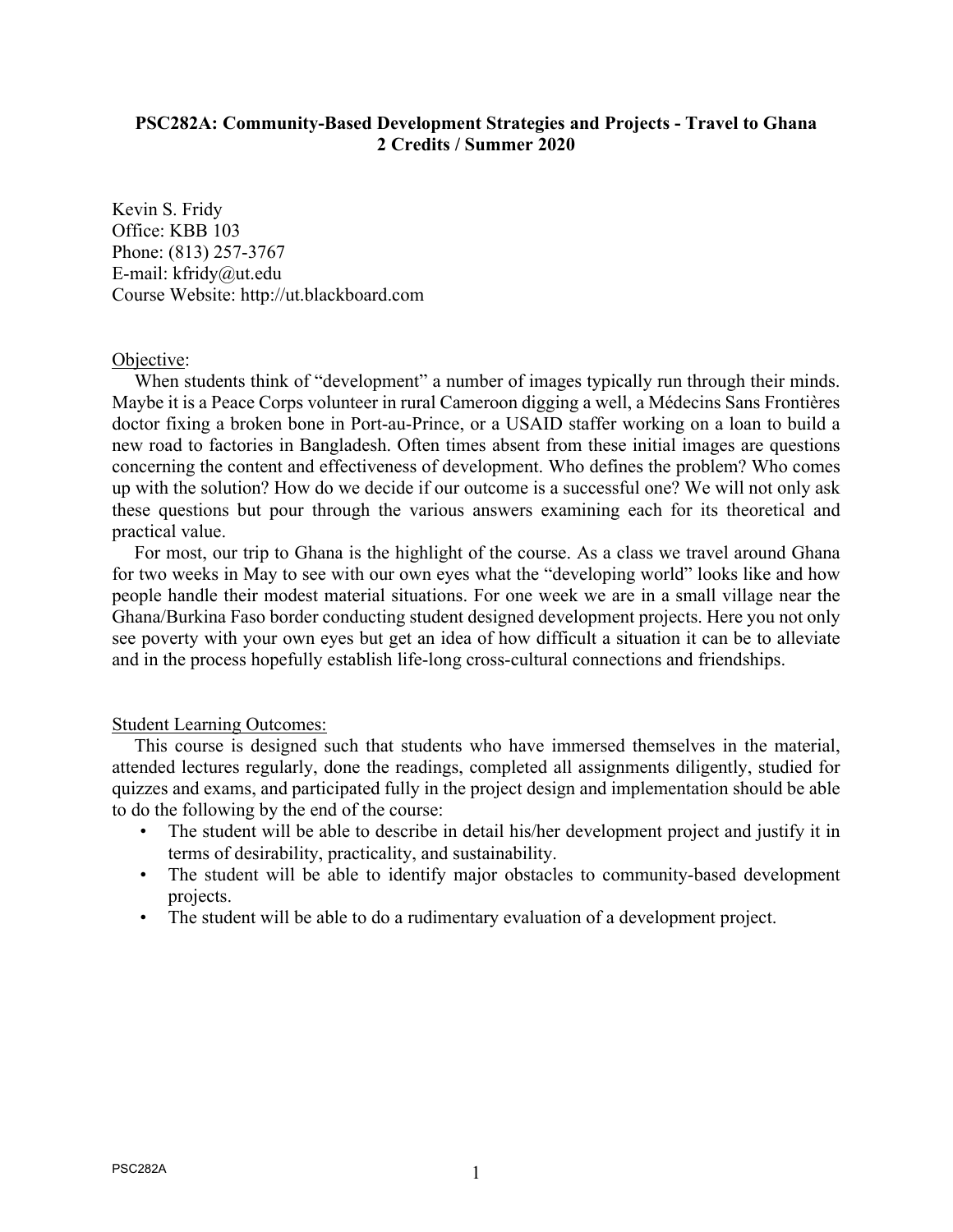### Requirements:

This travel course is not a vacation. Though many students find the experience enjoyable, to get the most out of the trip to Ghana you must be an active learner and process the things we do each day critically. Though in this portion of the course there are not daily readings and formal lectures, it requires a significant amount of serious thought and reflection both on your own and as part of the larger group.

You will be evaluated in this class based on your performance in 2 areas. These areas, along with their relative weights, are as follows:

Development Project Notebook (80%) – Prior to leaving for Ghana, during your time abroad, and upon your return home you produce a development project notebook documenting your particular community-based development project. This notebook should have an (I) executive summary, (II) literature review, (III) timeline and (IV) budget with justifications, (V) project diary with narrative and photos, (VI) proposed evaluation rubric, and (VII) conclusion which documents the lessons learned from the project in essay form. A detailed description of the content and expectations of each of these sections is available to you on the course Blackboard site in the form of a rubric. We also go over each of these sections in some detail in class. There is no page limit but you should keep in mind that this assignment counts for four-fifths of your grade and is evaluated as such. This means I am looking for thoroughness and quality writing. I am also looking for a polished presentation with photos and documentation where applicable. Completed Development Project Notebooks are due via Blackboard/Turnitin by midnight on Monday 1 June. After that time unexcused late notebooks will be penalized at a rate of 5 points per day.

Participation (20%) – Since it is a poor reflection not only on you but the class and its future renditions, failure to participate fully in your development project in Ghana draws a penalty. You are expected to both show up to the experiences designed for you in Ghana and to be an active learner. If you do so you will collect all the available participation points and if you do not you will collect some or none. In severe cases where students do not participate in the project of their own design and/or become so difficult that their participation is unhelpful and/or unsafe for themselves, their group mates, and/or the community, said student may be penalized not only the 20 percent participation points but fail the course.

Important Due Dates:

Participation 10-25 May Development Project Notebook Monday 1 June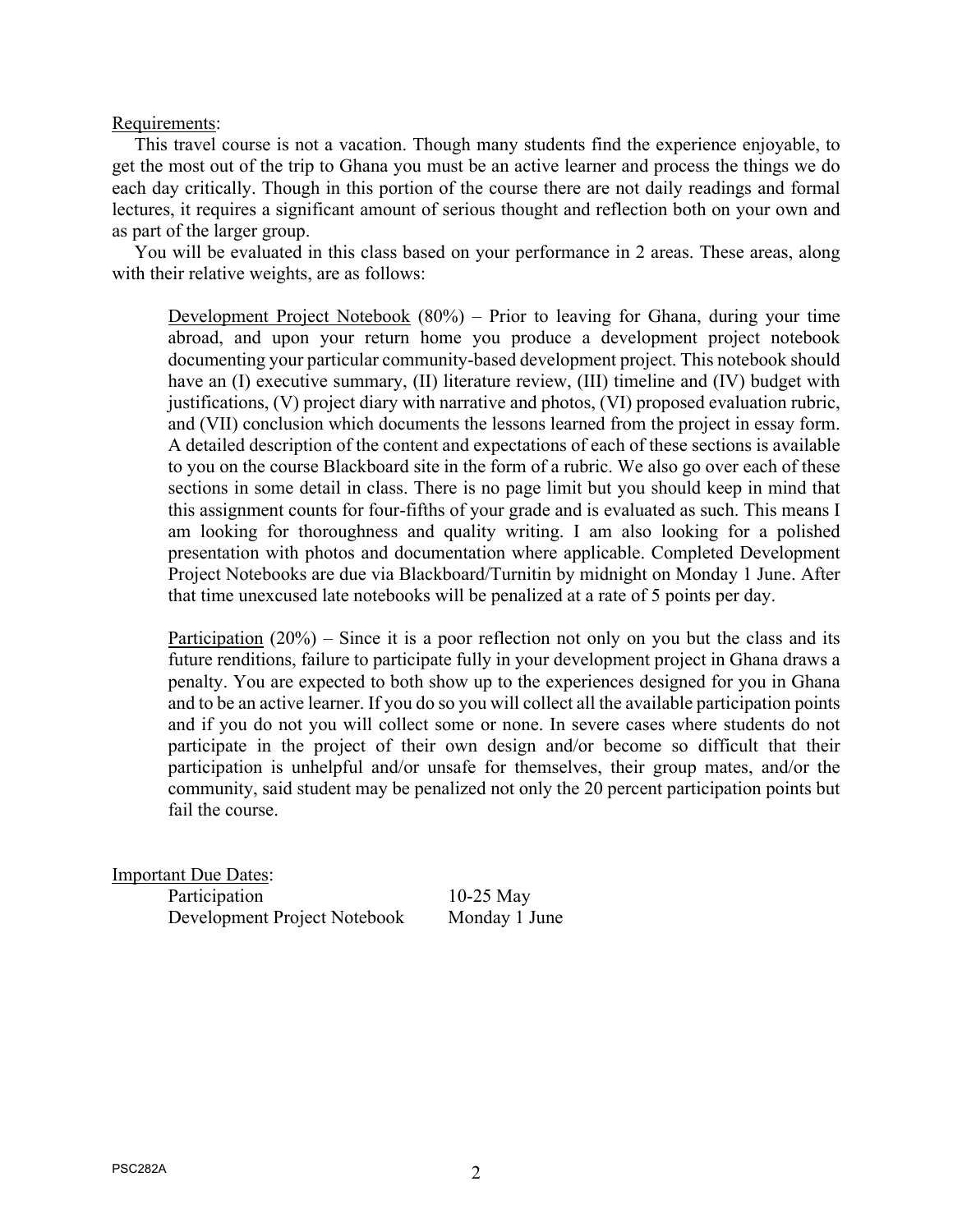# Grading:

The course letter grade will be determined according to the following scale:

| Letter Grade  | <b>Quality Points</b> | Numeric Scale* |
|---------------|-----------------------|----------------|
| A             | 4.0                   | $93 - 100$     |
| AB            | 3.5                   | 88-92          |
| B             | 3.0                   | 83-87          |
| BC            | 2.5                   | 78-82          |
| $\mathcal{C}$ | 2.0                   | 73-77          |
| CD            | 1.5                   | 68-72          |
| D             | 1.0                   | $60 - 67$      |
| $\mathbf{F}$  | $0.0\,$               | Below 60       |

\*I will round up at the .5 and NOT before. For example, if you earn an 87.49 you will receive a B for the class. If you earn an 87.5 you will receive an AB. The only exception to this rule concerns the line between a D and an F. If you make below 60 points, even if it is by the smallest fraction of a point, I will NOT round up.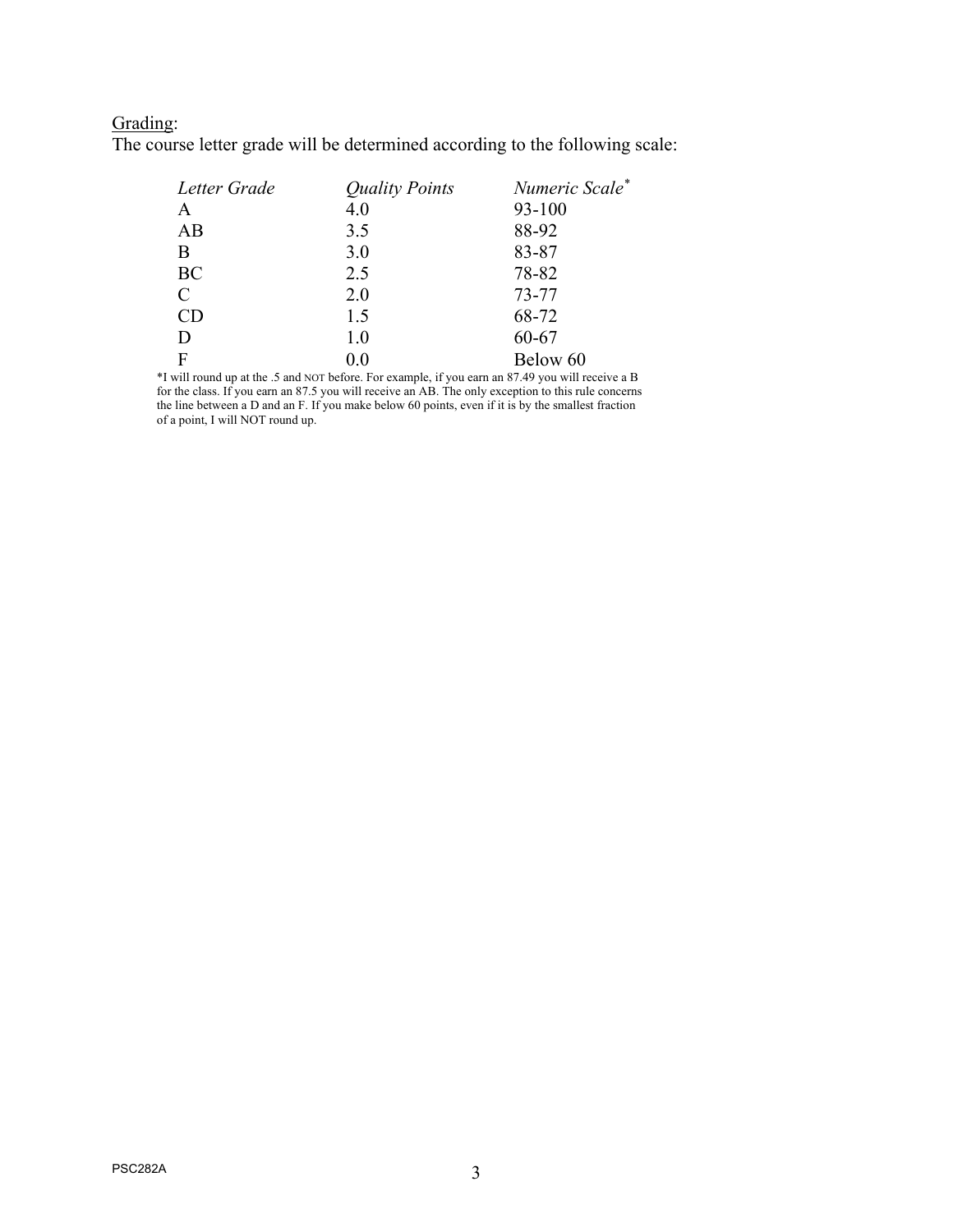# **Tentative Schedule in Ghana\***

(Ghana Contact #: +233264445719)

Tampa

May 10 – Depart Tampa for Accra

Accra

May  $11$  – Arrive in Ghana (visit the University of Ghana & driving tour of city)

May 12 – Tour of Accra (morning family home stay in Odododiodio, afternoon visit to the Botanical Gardens, & dinner in upscale Accra neighborhood)

Kumasi

May 13 – Travel to Kumasi (morning is for driving and afternoon students will be split up and dispersed to spend a few hours with Kejetia market women)

Bolgatanga

May 14 – Travel to Bolgatanga (all day in bus)

May 15 – Introduction to the villages of Nabdam and Service Project day 1 (students will spend morning with a family from the area and afternoon working on projects)

May 16 – Service Project day 2 (projects all day)

May 17 – Service Project day 3 (projects all day)

May 18 – Service Project day 4 (projects in the morning, visit Paga border in the afternoon, fancy dinner to break up hotel food)

May 19 – Service Project day 5 (projects all day)

May 20 – Service Project day 6 and send-off from residents of Nabdam (projects in the morning and celebration in the afternoon)

Damongo

May 21 – Travel to Mole National Park (drive in the morning  $\&$  rest in the afternoon)

May 22 – Mole National Park (foot safari in the morning  $\&$  visit to local community in the afternoon)

Accra

May 23 – Travel to Accra (all day in the bus  $\&$  nice dinner to talk about our learning outcomes)

May 24 – Leave for the US (packing and shopping in the morning  $\&$  flight in the evening) Tampa

May 25 – Arrive in US

\*This itinerary my be altered slightly based on cost and availability. We reserve the right to adjust dates and locations.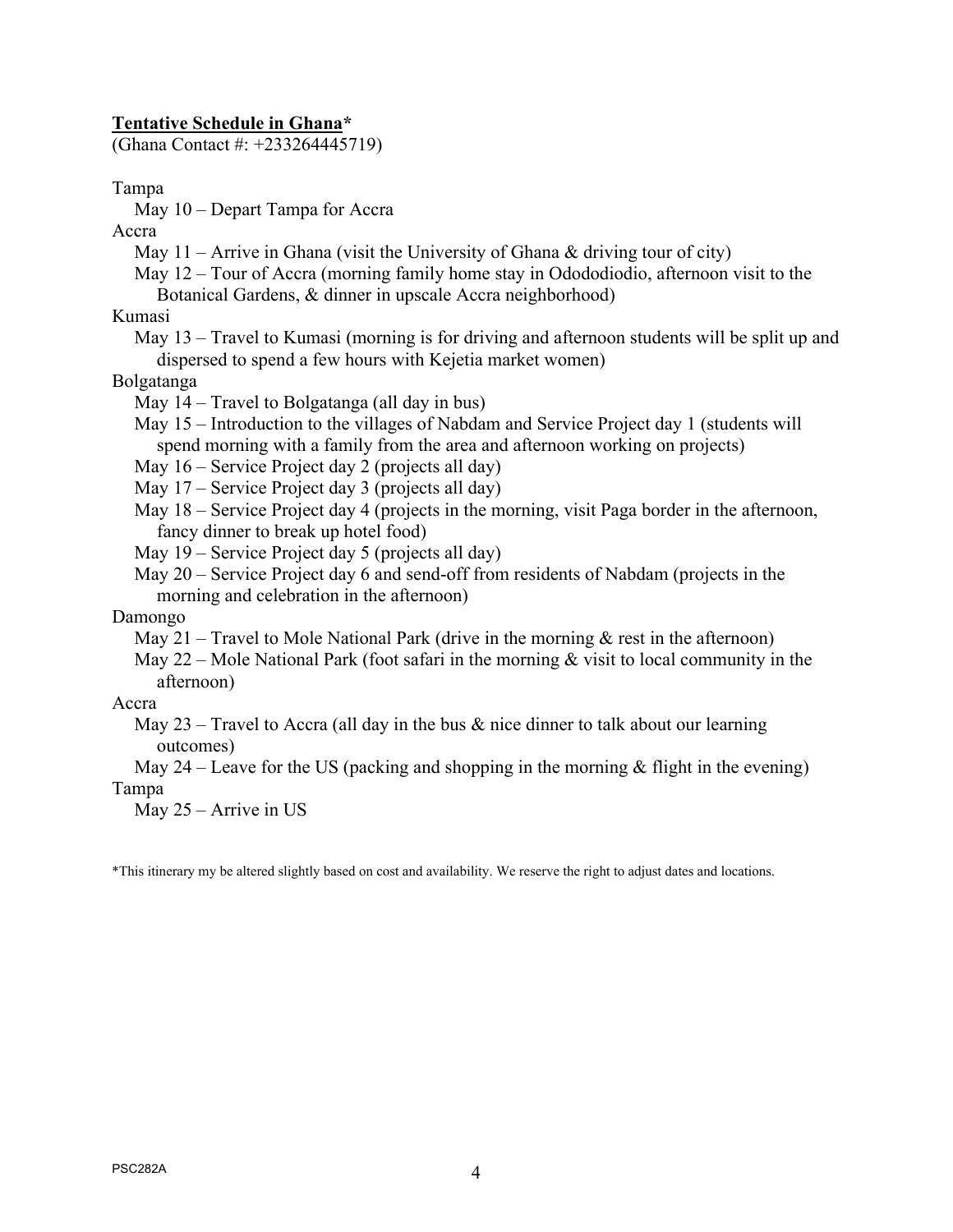